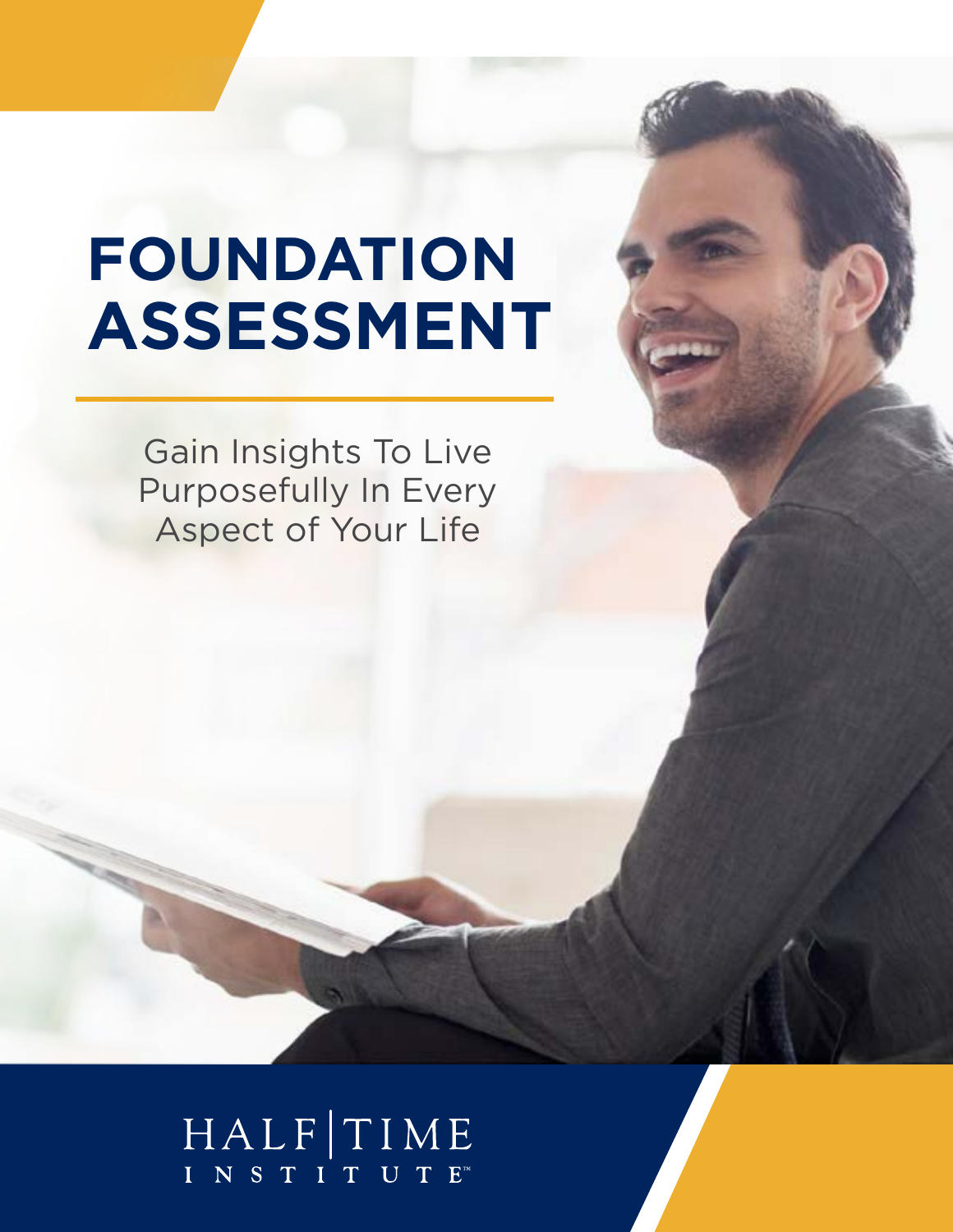# **GAIN VALUABLE INSIGHTS IN EVERY AREA OF YOUR LIFE**

# Benefits of Completing the Halftime Foundation Assessment

Every Halftime Institute client begins their journey with the Foundation Assessment because it yields meaningful insights in the key areas of your life. Clients discuss the results during their initial session(s) with their Halftime Certified Coach, and it guides the client and coach in prioritizing which areas to focus on.

For a limited time, we're making the Halftime Institute Foundation Assessment available to non-clients because we believe it will allow us to have an impact in the lives of those who have not yet enrolled in one of our programs. Our hope is that this tool will be useful and will allow you to gain new knowledge and insights about yourself, your relationships, and your impact.

## **May it encourage and challenge you!**

DIRECTIONS: Print out this document so that you and your spouse/peer can write directly on the worksheets.

# **[1] SELF EVALUATION**

First, you will do some important self-assessment into each area, answering a specific question for each area, rating yourself 1-10, ten being optimal.

- Inner World: Personal Growth, Health, Joy/Contentment, Faith
- Surrounding World: Marriage, Finances, Parenting, Friendships
- Outer World: Career, Balance & Margin, Community Impact, Global Impact

# **[2] PEER/SPOUSE EVALUATION**

Next, ask your spouse (if applicable) and a close friend to also score you in the same areas. This will give you valuable feedback on where your perception is consistent or inconsistent with those you are closest with.

Record your answers and the answers of your close friend and your spouse on the diagram on p. 5 in the Diagram with the circles. Examine this page for 3 things: High scores, low scores, and inconsistent scores.

# HALFTIME INSTITUTE<sup>®</sup>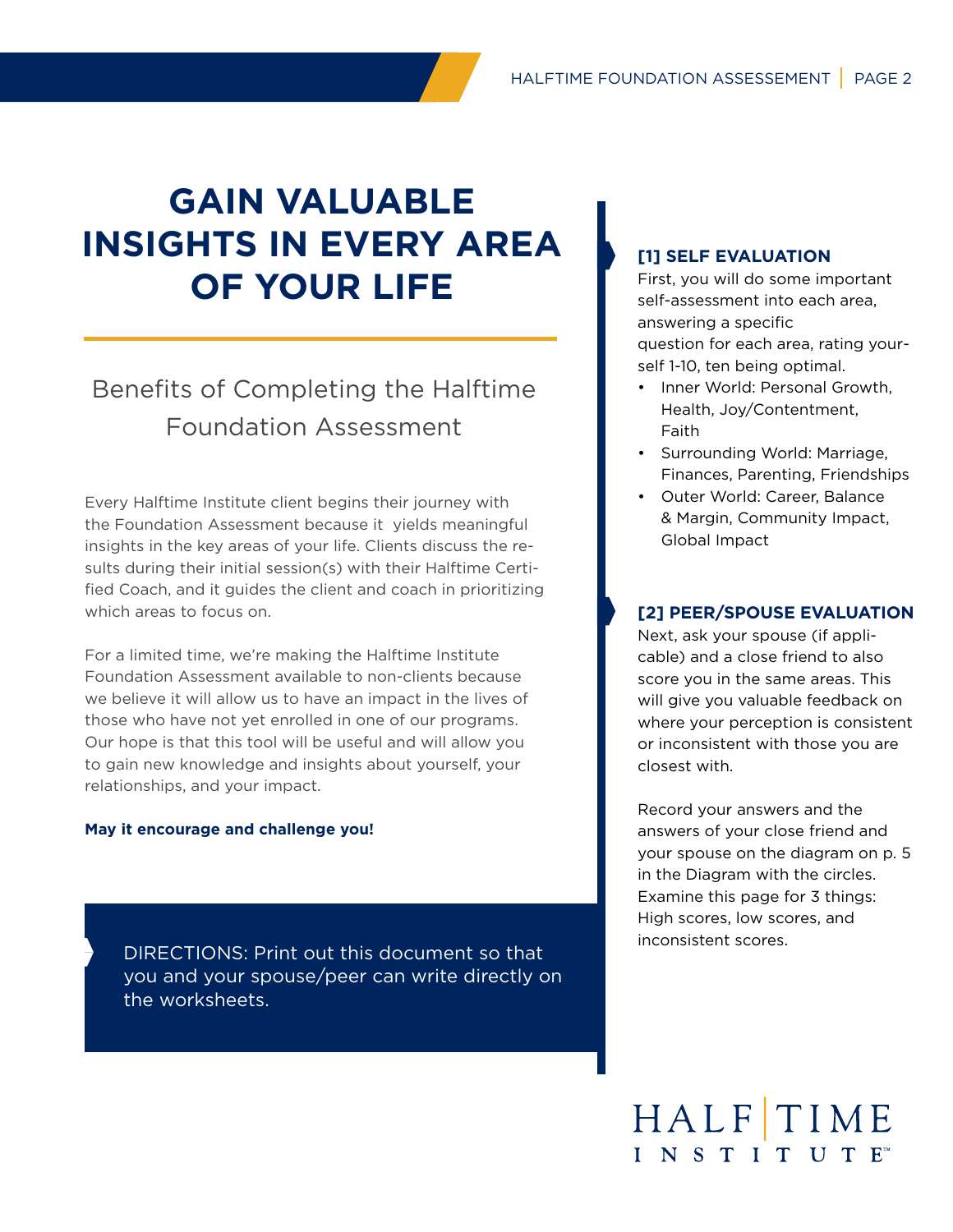# **[1] SELF EVALUATION**

At the Halftime Institute, we help leaders examine their core, capacity, and context in order to build a life of purpose, joy, and impact. A life of significance is built from the inside out. Without a solid core, or foundation, from which to grow, your ability to make a sustainable difference in the world is minimized. This Foundation Assessment starts with your core and allows you to assess your capacity and impact as well.

DIRECTIONS: Please answer the following questions as it applies to your life where 10 means you "feel great" about that area of your life.

## **YOUR INSIDE WORLD**

#### **PERSONAL GROWTH**

To what extent are you learning and growing as a person and a leader? **1 2 3 4 5 6 7 8 9 10**

#### **HEALTH**

To what degree are you managing your health to live at your best? **1 2 3 4 5 6 7 8 9 10**

#### **FAITH**

To what extent are you connected to God and growing spiritually?

|  |                        | -6 | - 8 |  |
|--|------------------------|----|-----|--|
|  | <b>JOY/CONTENTMENT</b> |    |     |  |

To what degree would you say you have joy, peace, and fulfillment?

**1 2 3 4 5 6 7 8 9 10**

# **YOUR SURROUNDING WORLD**

| 1 | $\mathbf{p}$     | 3 | 4                                                                                                  | 5  | 6 | 7 | 8 | 9 |  |
|---|------------------|---|----------------------------------------------------------------------------------------------------|----|---|---|---|---|--|
|   | <b>FINANCES</b>  |   |                                                                                                    |    |   |   |   |   |  |
|   |                  |   | How effectively are you stewarding your finances?                                                  |    |   |   |   |   |  |
| 1 | $\overline{2}$   | 3 | 4                                                                                                  | 5. | 6 | 7 | 8 | 9 |  |
|   | <b>PARENTING</b> |   |                                                                                                    |    |   |   |   |   |  |
|   | important?       |   | To what degree are you connected to and leading<br>your children and grandchildren in what is most |    |   |   |   |   |  |
| 1 | $\overline{2}$   | 3 | 4                                                                                                  | 5  | 6 | 7 | 8 | 9 |  |

**1 2 3 4 5 6 7 8 9 10**

# **YOUR OUTSIDE WORLD**

#### **BALANCE & MARGIN**

To what degree are you satisfied with the balance of your life?

| $1 \quad 2$ |                             | $\overline{\mathbf{3}}$ | $\overline{4}$                                     | 5 | 6 | $\overline{7}$ | - 8 | 10 |
|-------------|-----------------------------|-------------------------|----------------------------------------------------|---|---|----------------|-----|----|
|             | <b>CAREER</b><br>impactful? |                         | To what degree has your career been successful and |   |   |                |     |    |

|  | 1 2 3 4 5 6 7 8 9 10 |  |  |  |
|--|----------------------|--|--|--|
|  |                      |  |  |  |

### **COMMUNITY IMPACT**

To what extent are you satisfied with your level of impact on your community?

|  | 1 2 3 4 5 6 7 8 9 10 |  |  |  |
|--|----------------------|--|--|--|
|  |                      |  |  |  |

### **GLOBAL IMPACT**

To what degree would you say you're engaged in impacting important causes outside your local community – perhaps those on an international or global scale? (Poverty, economic development, ministry, education, refugees, disaster relief, etc)

|  |  | 1 2 3 4 5 6 7 8 9 10 |  |  |  |
|--|--|----------------------|--|--|--|
|  |  |                      |  |  |  |

HALFTIME INSTITUTE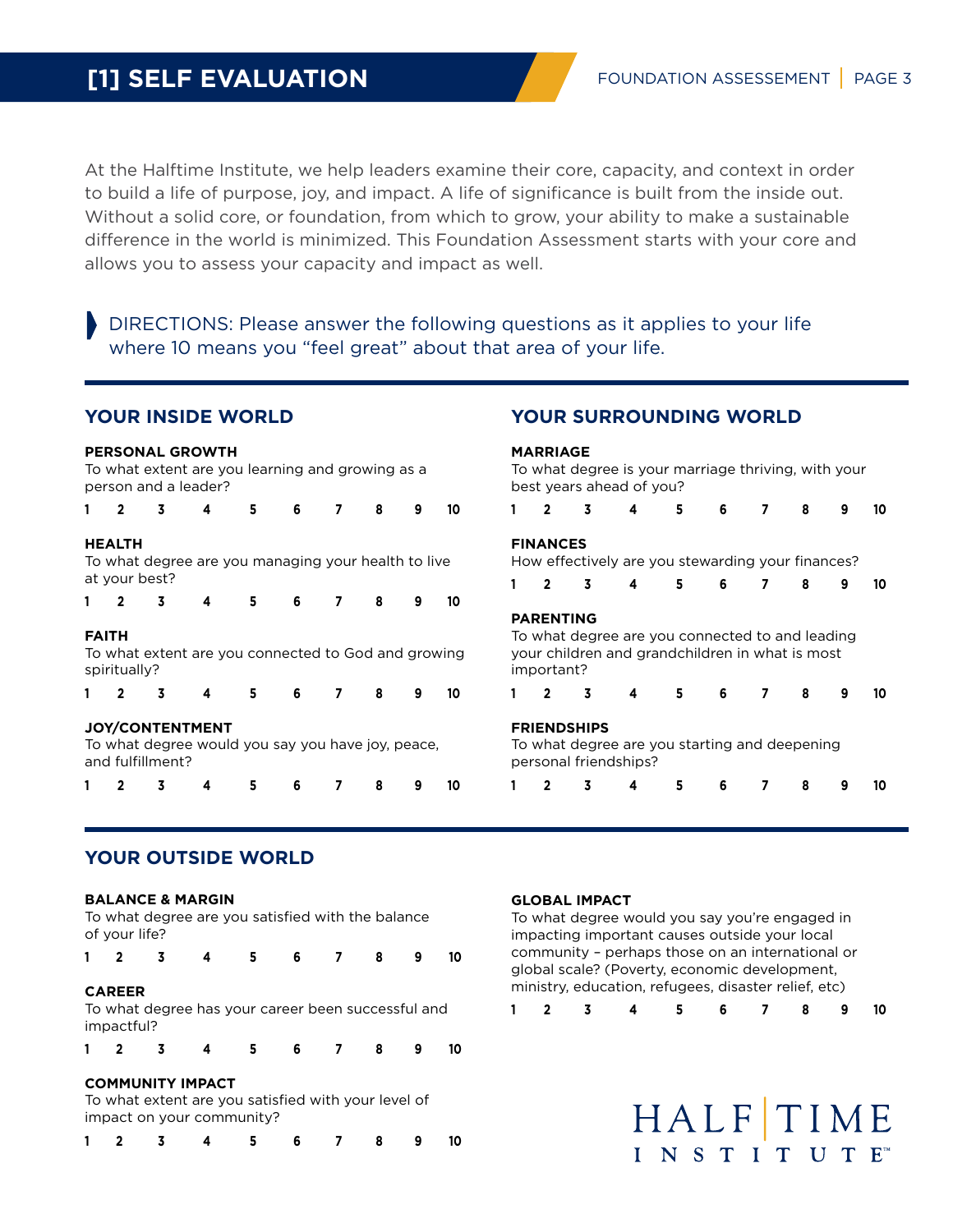Your courageous and curious friend/spouse is taking the Halftime Foundation Assessment as an opportunity to reflect on his/her life, its various components, and its impact. As a part of the assessment, he/she will rate himself/herself in the following areas, then compare his/her obervations with two people who know him/her well, usually a spouse and a close friend.

DIRECTIONS: Please answer the following questions as it applies to his/her life where 10 means you "feel great" about that area of his/her life.

# **YOUR INSIDE WORLD**

|              | <b>PERSONAL GROWTH</b><br>To what extent is this person learning and growing as<br>a person and a leader?<br>5.<br>6<br>8<br>9 |                      |                                               |    |   |  |   |   |    |  | <b>MARRIAGE</b>                | best years ahead?  | To what degree is his/her marriage thriving, with the                                                   |    |   |   |   |   |    |
|--------------|--------------------------------------------------------------------------------------------------------------------------------|----------------------|-----------------------------------------------|----|---|--|---|---|----|--|--------------------------------|--------------------|---------------------------------------------------------------------------------------------------------|----|---|---|---|---|----|
|              |                                                                                                                                |                      |                                               |    |   |  |   |   | 10 |  |                                |                    | 4                                                                                                       | 5  | 6 |   |   | 9 | 10 |
|              | <b>HEALTH</b><br>To what degree is this person managing his/her health<br>to live at his/her best?                             |                      |                                               |    |   |  |   |   |    |  | <b>FINANCES</b>                |                    | How effectively is he/she stewarding his/her finances?                                                  |    |   |   |   |   |    |
|              | $\overline{2}$                                                                                                                 |                      |                                               | 5. | 6 |  | 8 | 9 | 10 |  |                                | 3                  | 4                                                                                                       | 5. | 6 | 7 | 8 | 9 | 10 |
| <b>FAITH</b> |                                                                                                                                | growing spiritually? | To what extent is he/she connected to God and |    |   |  |   |   |    |  | <b>PARENTING</b><br>important? |                    | To what degree is he/she connected to and leading<br>his/her children and grandchildren in what is most |    |   |   |   |   |    |
|              |                                                                                                                                | 3                    |                                               | 5. | 6 |  | 8 | 9 | 10 |  | $\overline{2}$                 | 3                  | 4                                                                                                       | 5  | 6 | 7 | 8 | 9 | 10 |
|              | <b>JOY/CONTENTMENT</b><br>To what degree does he/she regularly exhibit joy,<br>peace, and fulfillment?                         |                      |                                               |    |   |  |   |   |    |  |                                | <b>FRIENDSHIPS</b> | To what degree is he/she starting and deepening<br>personal friendships?                                |    |   |   |   |   |    |
|              |                                                                                                                                |                      |                                               |    | 6 |  | 8 |   | 10 |  |                                |                    |                                                                                                         |    | 6 |   |   | 9 | 10 |

# **YOUR OUTSIDE WORLD**

#### **BALANCE & MARGIN** To what degree does he/she have a balanced life?

| TO Wridt degree does he/she have a balanced life. |                         |                                                      |   |   |                |   |   |    |
|---------------------------------------------------|-------------------------|------------------------------------------------------|---|---|----------------|---|---|----|
| $\overline{2}$                                    | 3                       | 4                                                    | 5 | 6 | 7              | 8 | 9 | 10 |
| <b>CAREER</b><br>and impactful?                   |                         | To what degree has his/her career been successful    |   |   |                |   |   |    |
| $\overline{2}$                                    | 3                       | 4                                                    | 5 | 6 | $\overline{7}$ | 8 | 9 | 10 |
| community?                                        | <b>COMMUNITY IMPACT</b> | To what extent does he/she have an impact on his/her |   |   |                |   |   |    |
|                                                   | 3                       |                                                      | 5 | 6 | 7              | 8 | 9 | 10 |

### **GLOBAL IMPACT**

To what degree would you say he/she is engaged in impacting important causes outside his/her local community – perhaps those on an international or global scale? (Poverty, economic development, ministry, education, refugees, disaster relief, etc)

**YOUR SURROUNDING WORLD**

|  | 1 2 3 4 5 6 7 8 9 10 |  |  |  |
|--|----------------------|--|--|--|
|  |                      |  |  |  |

HALFTIME INSTITUTE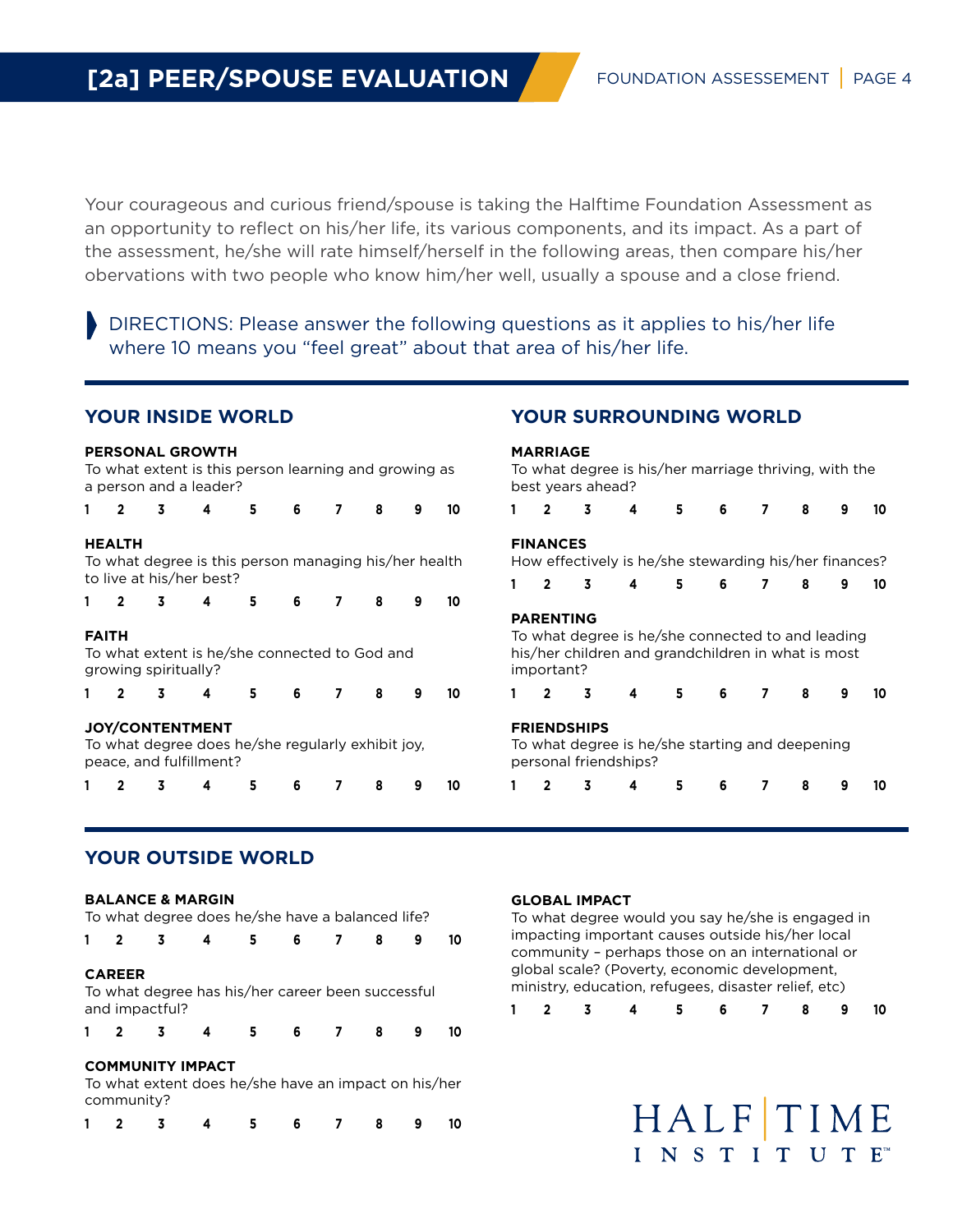Your courageous and curious friend/spouse is taking the Halftime Foundation Assessment as an opportunity to reflect on his/her life, its various components, and its impact. As a part of the assessment, he/she will rate himself/herself in the following areas, then compare his/her obervations with two people who know him/her well, usually a spouse and a close friend.

DIRECTIONS: Please answer the following questions as it applies to his/her life where 10 means you "feel great" about that area of his/her life.

# **YOUR INSIDE WORLD**

#### **PERSONAL GROWTH** To what extent is this person learning and growing as a person and a leader? **1 2 3 4 5 6 7 8 9 10 HEALTH** To what degree is this person managing his/her health to live at his/her best? **1 2 3 4 5 6 7 8 9 10 FAITH** To what extent is he/she connected to God and growing spiritually? **1 2 3 4 5 6 7 8 9 10 JOY/CONTENTMENT** To what degree does he/she regularly exhibit joy, peace, and fulfillment? **1 2 3 4 5 6 7 8 9 10 MARRIAGE** To what degree is his/her marriage thriving, with the best years ahead? **1 2 3 4 5 6 7 8 9 10 FINANCES** How effectively is he/she stewarding his/her finances? **1 2 3 4 5 6 7 8 9 10 PARENTING** To what degree is he/she connected to and leading his/her children and grandchildren in what is most important? **1 2 3 4 5 6 7 8 9 10 FRIENDSHIPS** To what degree is he/she starting and deepening personal friendships? **1 2 3 4 5 6 7 8 9 10**

# **YOUR OUTSIDE WORLD**

#### **BALANCE & MARGIN** To what degree does he/she have a balanced life?

| TO Wridt degree does he/she have a balanced life. |                         |                                                      |    |   |   |   |   |    |
|---------------------------------------------------|-------------------------|------------------------------------------------------|----|---|---|---|---|----|
| $\overline{2}$                                    | 3                       | 4                                                    | 5. | 6 | 7 | 8 | 9 | 10 |
| <b>CAREER</b><br>and impactful?                   |                         | To what degree has his/her career been successful    |    |   |   |   |   |    |
| $\overline{2}$                                    | 3                       | 4                                                    | 5  | 6 | 7 | 8 | 9 | 10 |
| community?                                        | <b>COMMUNITY IMPACT</b> | To what extent does he/she have an impact on his/her |    |   |   |   |   |    |
|                                                   |                         |                                                      | 5  | 6 | 7 | 8 | 9 | 10 |

## **GLOBAL IMPACT**

To what degree would you say he/she is engaged in impacting important causes outside his/her local community – perhaps those on an international or global scale? (Poverty, economic development, ministry, education, refugees, disaster relief, etc)

**YOUR SURROUNDING WORLD**

|  | 1 2 3 4 5 6 7 8 9 10 |  |  |  |
|--|----------------------|--|--|--|
|  |                      |  |  |  |

HALFTIME INSTITUTE<sup>®</sup>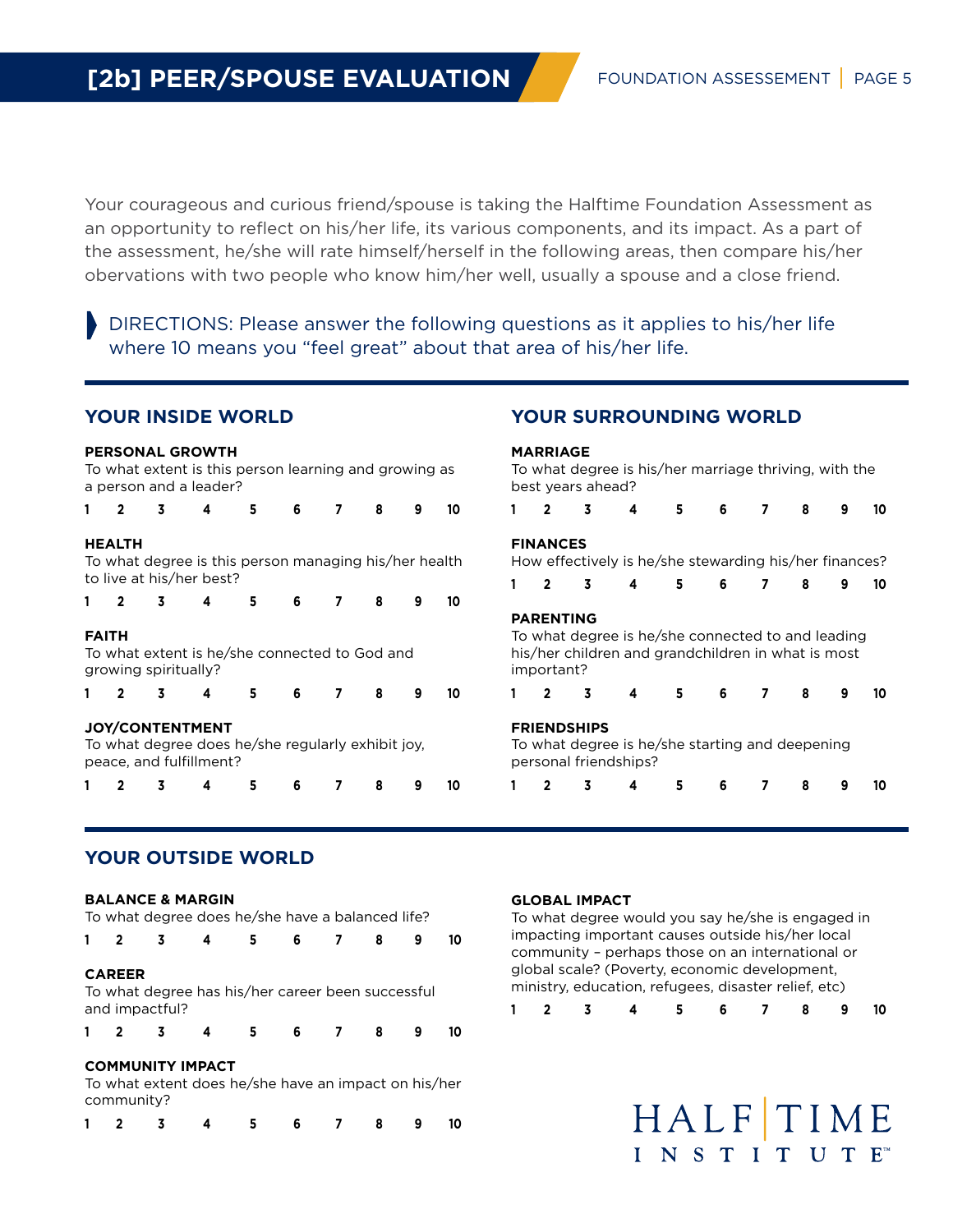# **COMPARE YOUR RESULTS** FOUNDATION ASSESSEMENT | PAGE 6

## **BALANCE & MARGIN**

| <b>SELF</b>       |  |
|-------------------|--|
| <b>PEER1</b>      |  |
| PEER <sub>2</sub> |  |

| <b>MARRIAGE</b> |  |  |
|-----------------|--|--|
|                 |  |  |

**CAREER SELF \_\_\_\_\_\_ PEER 1 \_\_\_\_\_\_ PEER 2 \_\_\_\_\_\_**

| <b>SELF</b>   |  | <b>SELF</b>       |  |
|---------------|--|-------------------|--|
| <b>PEER 1</b> |  | PEER <sub>1</sub> |  |
| <b>PEER 2</b> |  | PEER <sub>2</sub> |  |

**PERSONAL GROWTH**

| <b>SELF</b>       | <b>SELF</b>       |  |
|-------------------|-------------------|--|
| PEER <sub>1</sub> | PEER <sub>1</sub> |  |
| PEER <sub>2</sub> | PEER <sub>2</sub> |  |

**FAITH SELF \_\_\_\_\_\_ PEER 1 \_\_\_\_\_\_ PEER 2 \_\_\_\_\_\_**

**HEALTH**

## **JOY/CONTENTMENT**

| <b>SELF</b>       |  |
|-------------------|--|
| PEER <sub>1</sub> |  |
| PEER <sub>2</sub> |  |

# **FRIENDSHIPS**

| SELF              |  |
|-------------------|--|
| <b>PEER1</b>      |  |
| PEER <sub>2</sub> |  |

# **COMMUNITY IMPACT SELF \_\_\_\_\_\_**

| SELF          |  |
|---------------|--|
| PEER 1        |  |
| <b>PEER 2</b> |  |

# **PEER 1 \_\_\_\_\_\_ PEER 2 \_\_\_\_\_\_**

**PARENTING SELF \_\_\_\_\_\_**

**FINANCES**

| <b>PEER1</b>      |  |
|-------------------|--|
| PEER <sub>2</sub> |  |

# **GLOBAL IMPACT**

| <b>SELF</b>       |  |
|-------------------|--|
| <b>PEER1</b>      |  |
| PEER <sub>2</sub> |  |

# HALFTIME INSTITUTE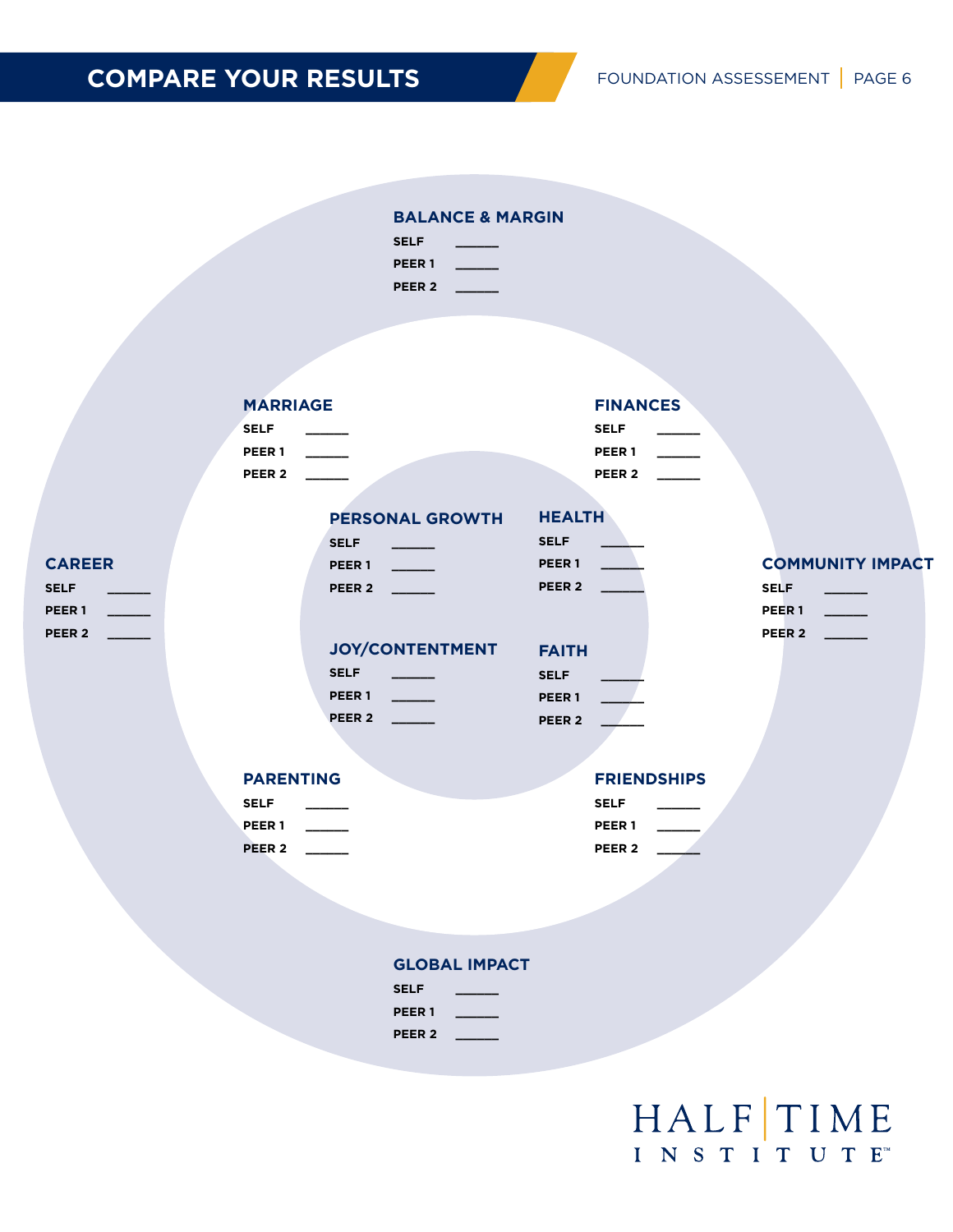# **WHAT COMES NEXT**

What was difficult about doing this exercise?

Which area are you most motivated to work on? Why?

If you are married, how did your spouse react when you asked them to rate you? Based on their responses, what do you believe you should start, stop, or continue doing in your marriage?

How did your friend react when you asked them to rate you? Based on their responses, what adjustments do you want to make in your life?

What specific actions do you need to take (at the head level or the heart level) as a result of this Assessment?

| ້ |  |
|---|--|

At the outset of a Halftime Institute program, a client takes this assessment and then he/she discusses the results and insights with his/her coach in order to gain additional perspective and delve deeper. A coach helps the client examine the area he/she desires to work on, identifies what an optimal outcome would be, and develops an customized action plan in those particular areas. The coach also offers accountability in following up on the action plan, increasing the probability the action plan will be successfully carried out.

**Consider enrolling in a Halftime Institute program and getting the support of an expert Halftime Certified™ Coach.** If you'd like to learn more about working with a Halftime Certified™ Coach or joining a peer cohort, there's more information on the next page, or go directly to **www.halftime.org**.

If you're not ready to have a Halftime Certified™ Coach, who will you share your results with? Who will you share your action plan with?

# HALFTIME INSTITUTE<sup>®</sup>